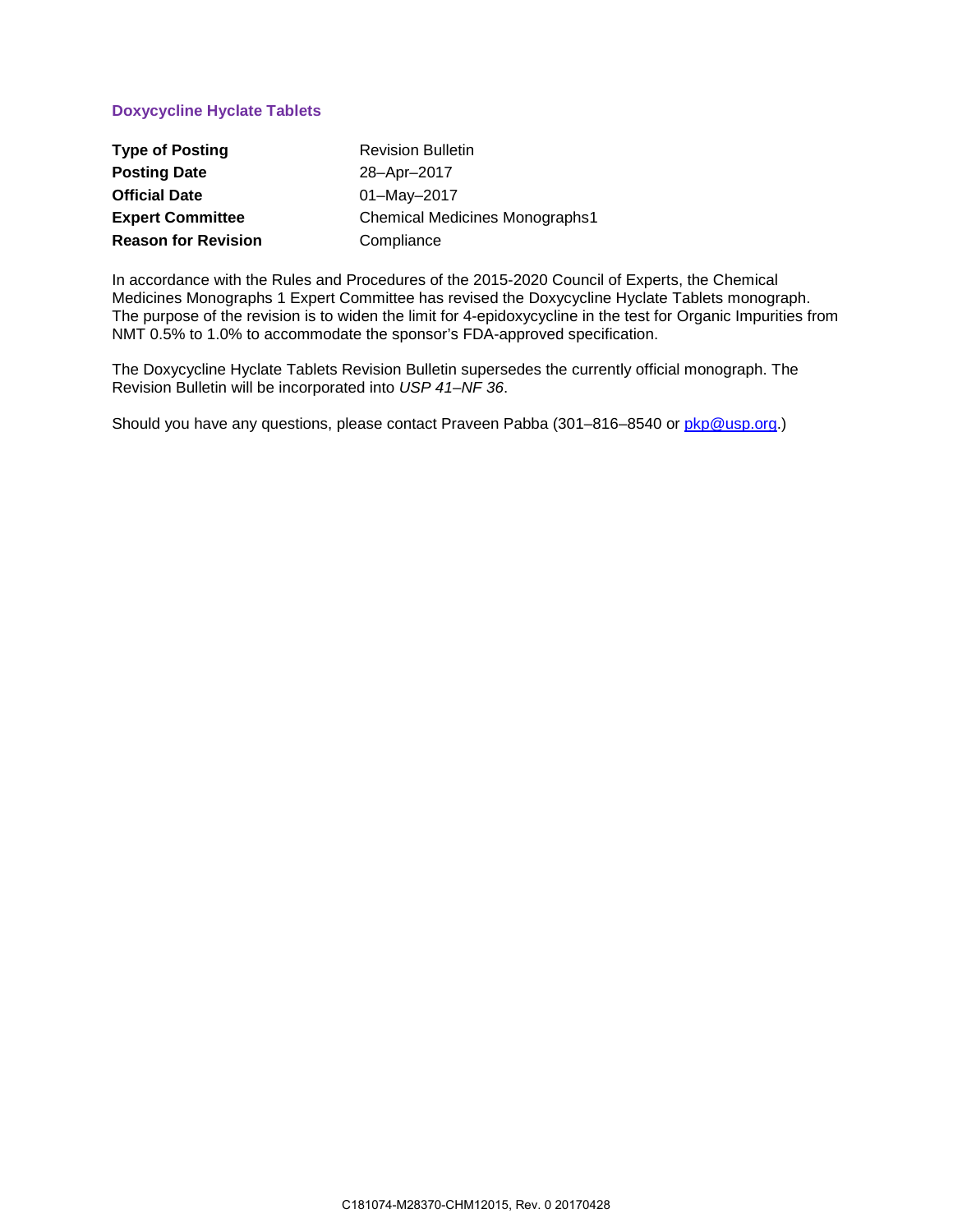## **Doxycycline Hyclate Tablets**

ground Tablets with methanol to obtain a solution **Detector:** UV 350 nm<br>containing the equivalent of 1 mg/mL of doxycycline, **Column:** 2.1-mm  $\times$  5*racyclines* 〈193〉*, Method II*.▲*USP40* **Column temperature:** 60°

▲**.**• **<sup>A</sup>.** The retention time of the major peak of the *Sample* **Samples:** *System suitability solution* and *Standard solution* corresponds to that of the *Standard solution*, as ob- *solution*

**Solution A:** Transfer 3.1 g of monobasic potassium<br>
phosphate, 0.5 g of edetate disodium, and 0.5 mL of<br>
triethylamine to a 1000-mL volumetric flask. Add about<br>
850 mL of water and mix. Dilute with water to volume<br>
and a  $± 0.2.$ 

**Solution B:** Methanol **Result = (***R*)  $\mathbb{R}$ **Mobile phase:** See *Table 1*.

| IANIC I              |                          |                          |  |  |
|----------------------|--------------------------|--------------------------|--|--|
| <b>Time</b><br>(min) | <b>Solution A</b><br>(%) | <b>Solution B</b><br>(%) |  |  |
| 0.0                  | 90                       | 10                       |  |  |
| 2.0                  | 90                       | 10                       |  |  |
| 4.0                  | 60                       | 40                       |  |  |
| 6.0                  | 90                       | 10                       |  |  |
| 9.0                  | 90                       | ۱0                       |  |  |

**Diluent:** 0.01 N hydrochloric acid **PERFORMANCE TESTS** 

**System suitability stock solution 1:** 1 mg/mL each of USP Doxycycline Related Compound A RS and USP *Change to read:* Methacycline Hydrochloride RS in *Diluent*

- System suitability stock solution 2:  $1.2 \text{ mg/mL}$  of USP <br>Doxycycline Hyclate RS in *Diluent*<br>System suitability solution: Transfer 5 mL of System <br> $\frac{405P40}{\text{M}}$
- *suitability stock solution 2* to a 25-mL volumetric flask, **Test 1** *ent* to volume. Pass the solution through a suitable fil- **Time:** 90 min

doxycycline related compound A, methacycline, and

doxycycline. When stored in a refrigerator, this solution may be used for 14 days.

**Standard solution:** 0.3 mg/mL of USP Doxycycline<br>Hyclate RS in *Diluent*. Sonicate as needed to dissolve.<br>**Sample solution:** Nominally 0.25 mg/mL of doxycy-**DEFINITION**<br>
Doxycycline Hyclate Tablets contain the equivalent of NLT<br>
90.0% and NMT 120.0% of the labeled amount of doxy-<br>
cline in *Diluent*, prepared as follows. Transfer a suitable<br>
cycline (C<sub>2z</sub>H<sub>24</sub>N<sub>2</sub>O<sub>8</sub>).<br>
exp **IDENTIFICATION IDENTIFICATION 15 min**, **IDENTIFICATION and dilute with** *Diluent* **to volume. Pass a portion of Delete the following: Delete the following:** size. **Delete the following:** size.

**Chromatographic system** ▲**.**• **<sup>P</sup>ROCEDURE** (See *Chromatography* 〈621〉*, System Suitability*.) **Sample solution:** Shake a suitable quantity of finely **Mode:** LC containing the equivalent of 1 mg/mL of doxycycline,<br>and filter. Use the filtrate as the *Sample solution*.<br>**Analysis:** Proceed as directed under *Identification—Tet*-<br>racyclines (193), Method II. wspx40<br>racyclines (193), **Flow rate:** 0.6 mL/min *Add the following:* **Injection volume:**<sup>5</sup> <sup>µ</sup><sup>L</sup> **System suitability**<br>**Samples:** System suitability solution and Standard **EXECUTE 1999** and the *Assay*.<br> **A**USP40<br> **AUSP40 ASSAY**<br> **ASSAY ASSAY Resolution:** NLT 1.5 between 4-epidoxycy **ASSAY** 4-epidoxycycline; NLT 1.5 between 4-epidoxycycline and doxycycline related compound A; NLT 1.5 between doxycycline related compound A and doxycy- *Change to read:* cline, *System suitability solution* **Tailing factor:** NMT 1.5, *Standard solution* •**<sup>P</sup>ROCEDURE Relative standard deviation:** NMT 2.0%, *Standard* ▲

Result = 
$$
(r_U/r_S) \times (C_S/C_U) \times P \times F \times 100
$$

- *<sup>r</sup><sup>U</sup>* = peak response from the *Sample solution*
- **Table 1** *<sup>r</sup><sup>S</sup>* = peak response from the *Standard solution*
- $C_5$  = concentration of USP Doxycycline Hyclate RS<br>in the Standard solution (mg/mL)<br> $C_U$  = nominal concentration of doxycycline in the
- Sample solution (mg/mL)<br>P = potency of doxycycline in
- = potency of doxycycline in USP Doxycycline  $F =$  experience RS ( $\mu$ g/mg)<br> $F =$  conversion factor, 0.001 mg/ $\mu$ g
	-

*Acceptance criteria: 90.0%–120.0%* 

heat on a steam bath for 60 min, and evaporate to<br>dryness on a hot plate, taking care not to char the **Apparatus 2:** 75 rpm, the distance between the<br>residue. Dissolve the residue in *Diluent*, add 0.5 mL of blade and the

ter and use the filtrate. **Standard solution:** USP Doxycycline Hyclate RS in This solution contains a mixture of 4-epidoxycycline, *Medium*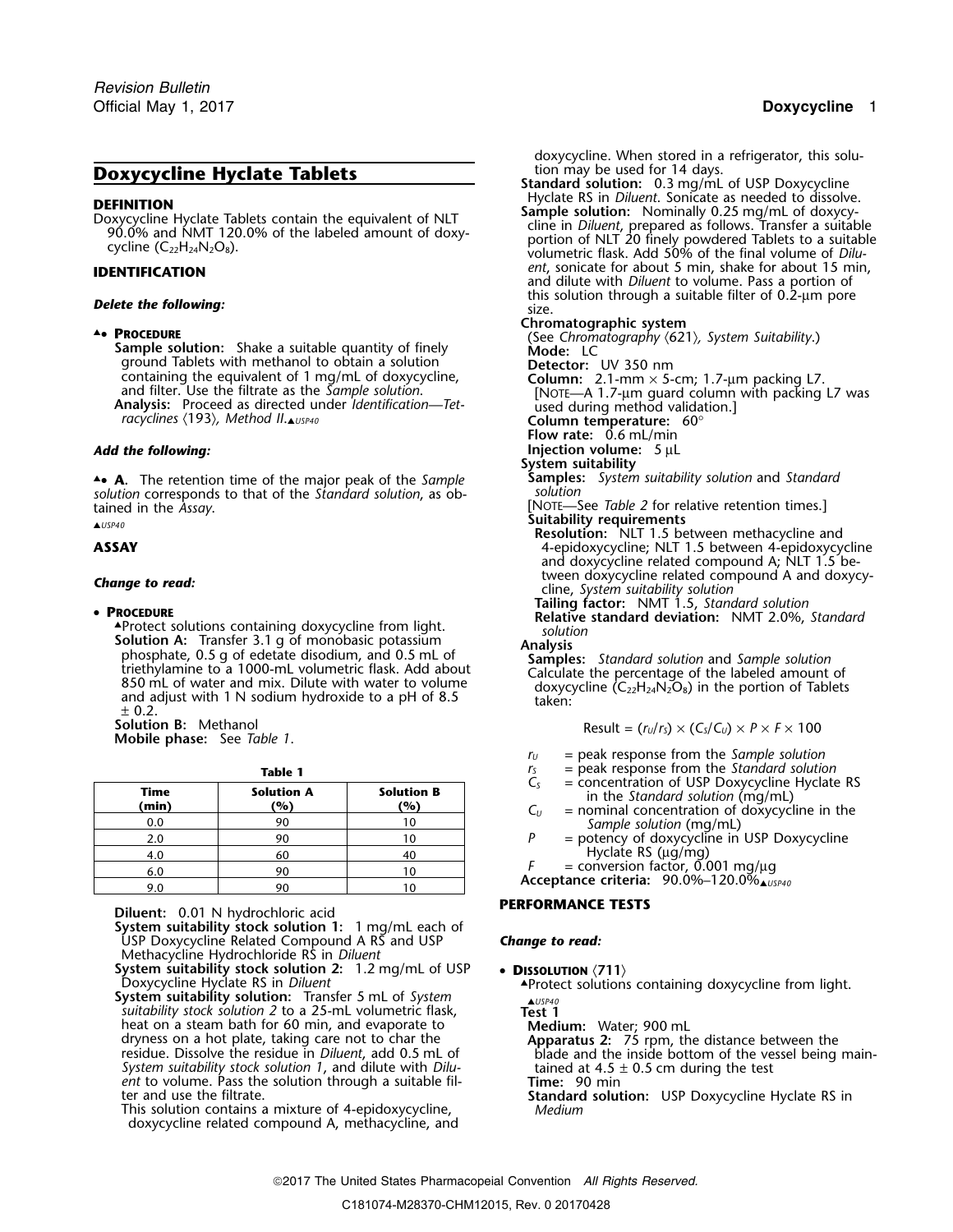**Sample solution:** Dilute with *Medium*, if necessary, to **Suitability requirements** a concentration that is similar to the *Standard* **Resolution:** NLT 1.5 be a concentration that is similar to the *Standard* **Resolution:** NLT 1.5 between methacycline and

**Mode:** UV-Vis Cline, *System suitability solution*<br> **Analytical wavelength:** 276 nm<br> **Cline,** *System suitability solution***:** Nelative standard deviation:

▲Analysis

**Samples:** *Standard solution* and *Sample solution* **Analysis** Calculate the percentage of the labeled amount of doxycycline (C<sub>22</sub>H<sub>24</sub>N<sub>2</sub>O<sub>8</sub>) dissolved:

 $Result = (A<sub>U</sub>/A<sub>S</sub>) \times (C<sub>S</sub>/L) \times V \times 100$ 

*A<sup>U</sup>* = absorbance of the *Sample solution*

- 
- $C<sub>S</sub>$  = concentration of doxycycline in the *Standard solution* (mg/mL)
- 

**Tolerances:** NLT 85% (*Q*) of the labeled amount of in the *Standard solution* (mg/mL)

**Test 2:** If the product complies with this test, the label- *Sample solution* (mg/mL) ing indicates that it meets USP *Dissolution Test 2. P* = potency of doxycycline in USP Doxycycline

- 
- **Apparatus 2:** 50 rpm, the distance between the *F* blade and the inside bottom of the vessel being maintained at 4.5  $\pm$  0.5 cm during the test **Time:** 30 min
- 
- **Standard solution:**<sup>22</sup> <sup>µ</sup>g/mL of doxycycline from **Table 2** USP Doxycycline Hyclate RS, in *Medium*

- **Blank:** Medium
- **Instrumental conditions**

- $A_U$  = absorbance of the *Sample solution*
- 
- $C<sub>S</sub>$  = concentration of doxycycline in the *Standard* solution (mg/mL)
- 
- 

**Tolerances:** NLT 85% (Q) of the labeled amount of octahydro-3,5,10,12,12a-pendoxy-cline is dissolved. doxycycline is dissolved.

• **<sup>U</sup>NIFORMITY OF DOSAGE UNITS** 〈**905**〉**:** Meet the ▲*USP40* requirements

- 
- **. <sup>O</sup>RGANIC IMPURITIES** ▲*USP40* **Mobile phase, Diluent, System suitability solution, Sample solution,** and **Chromatographic system: ADDITIONAL REQUIREMENTS** Proceed as directed in the *Assay*.

**Standard solution:** 1.5 <sup>µ</sup>g/mL of USP Doxycycline *Change to read:* Hyclate RS in *Diluent*

*solution*. 4-epidoxycycline; NLT 1.5 between 4-epidoxycycline **Instrumental conditions**<br>
(See Ultraviolet-Visible Spectroscopy (857).) and doxycycline related compound A and doxyc (See *Ultraviolet-Visible Spectroscopy*  $\langle 857 \rangle$ .) tween doxycycline related compound A and doxycy-<br> **Mode:** UV-Vis cline, System suitability solution

**Relative standard deviation:** NMT 5.0% for the **.Analysis** doxycycline peak, *Standard solution*

Calculate the percentage of each impurity in the portion of Tablets taken:

Result = 
$$
(r_U/r_S)
$$
 ×  $(C_S/C_U)$  ×  $P$  ×  $F$  × 100

- $A_s$  = absorbance of the *Standard solution r<sub>U</sub>* = peak response of each impurity from the  $C_s$  = concentration of doxycycline in the *Standard fu Sample solution* 
	- $r<sub>S</sub>$  = peak response of doxycycline from the
- *L* = label claim (mg/Tablet) *Standard solution V* = volume of *Medium*, 900 mL▲*USP40 C<sup>S</sup>* = concentration of USP Doxycycline Hyclate RS
- doxycycline  $(C_{22}H_{24}N_2O_8)$  is dissolved.<br> **C**<sub>*U*</sub> = nominal concentration of doxycycline in the sample solution (mg/mL)
- ing indicates that it meets USP Dissolution Test 2.<br> **Medium:** Water; 900 mL<br> **Apparatus 2:** 50 rpm, the distance between the The The Conversion factor, 0.001 mg/µg<br>
Apparatus 2: 50 rpm, the distance between the The The Co
	-

**Acceptance criteria:** See *Table 2*. Disregard any impu-<br>rity peaks less than 0.2%.

| я<br>L |  |  |
|--------|--|--|

| USP Doxycycline Hyclate RS, in Medium                                                                                                                |                                                                        |                                             |                                         |
|------------------------------------------------------------------------------------------------------------------------------------------------------|------------------------------------------------------------------------|---------------------------------------------|-----------------------------------------|
| Sample solution: Pass a portion of the solution under<br>test through a suitable filter. $\triangle_{\triangle USP40}$<br><b>Blank:</b> Medium       | <b>Name</b>                                                            | <b>Relative</b><br><b>Retention</b><br>Time | Acceptance<br>Criteria,<br>NMT $(% )$   |
| <b>Instrumental conditions</b>                                                                                                                       | Methacycline <sup>a,b</sup>                                            | 0.64                                        |                                         |
| (See Ultraviolet-Visible Spectroscopy $(857)$ .)                                                                                                     | 4-Epidoxycycline <sup>c</sup>                                          | 0.79                                        | $\bullet$ 1.0 $\bullet$ (RB 1-May-2017) |
| Mode: UV-Vis<br>Analytical wavelength: 276 nm<br>Cell: $0.5 \text{ cm}$                                                                              | Doxycycline related<br>compound A<br>(6-epidoxycycline) <sup>a,d</sup> | 0.88                                        |                                         |
| Analysis                                                                                                                                             | Doxycycline                                                            | 1.0                                         |                                         |
| Samples: Standard solution and Sample solution<br>Calculate the percentage of the labeled amount of<br>doxycycline $(C_{22}H_{24}N_2O_8)$ dissolved: | Any individual<br>unspecified impurity                                 |                                             | 0.5                                     |
|                                                                                                                                                      | Total impurities                                                       |                                             | 2.0                                     |

Result =  $(A_U/A_S) \times (C_S/L) \times V \times 100$  a Process impurities are controlled in the drug substance and are not to be reported here. They are not included in total impurities.<br> $\frac{b}{45.4aR}$ , 55, 5a.R, 12a.S)-4-(Dimethylamino)-1, 4, 4a, 5, 5a, 6, 11, 12a-

*A*<sub>S</sub> = absorbance of the *Standard solution*<br>  $\alpha$ <sub>S</sub> = absorbance of the *Standard solution*<br>  $\alpha$ <sub>naphthacenecarboxamide.</sub>

 $L_s$  = concentration of doxycycline in the standard<br>solution (mg/mL)<br> $L =$  label claim (mg/Tablet)<br>v = volume of *Medium*, 900 mL  $V =$  volume of *Medium*, 900 mL

*V* = volume of *Medium*, 900 mL <sup>d</sup> .(4*S*,4a*R*,5*S*,5a*R*,6*S*,12a*S*)-4-(Dimethylamino)-1,4,4a,5,5a,6,11,12a-

## **SPECIFIC TESTS IMPURITIES**

# *Delete the following: Change to read:*

▲**.**• **<sup>W</sup>ATER DETERMINATION,** *Method I* 〈**921**〉**:** NMT 5.0% ▲

System suitability<br>Samples: System suitability solution and Standard **• PACKAGING AND STORAGE:** Preserve in tight, light-resistant solution<br>solution